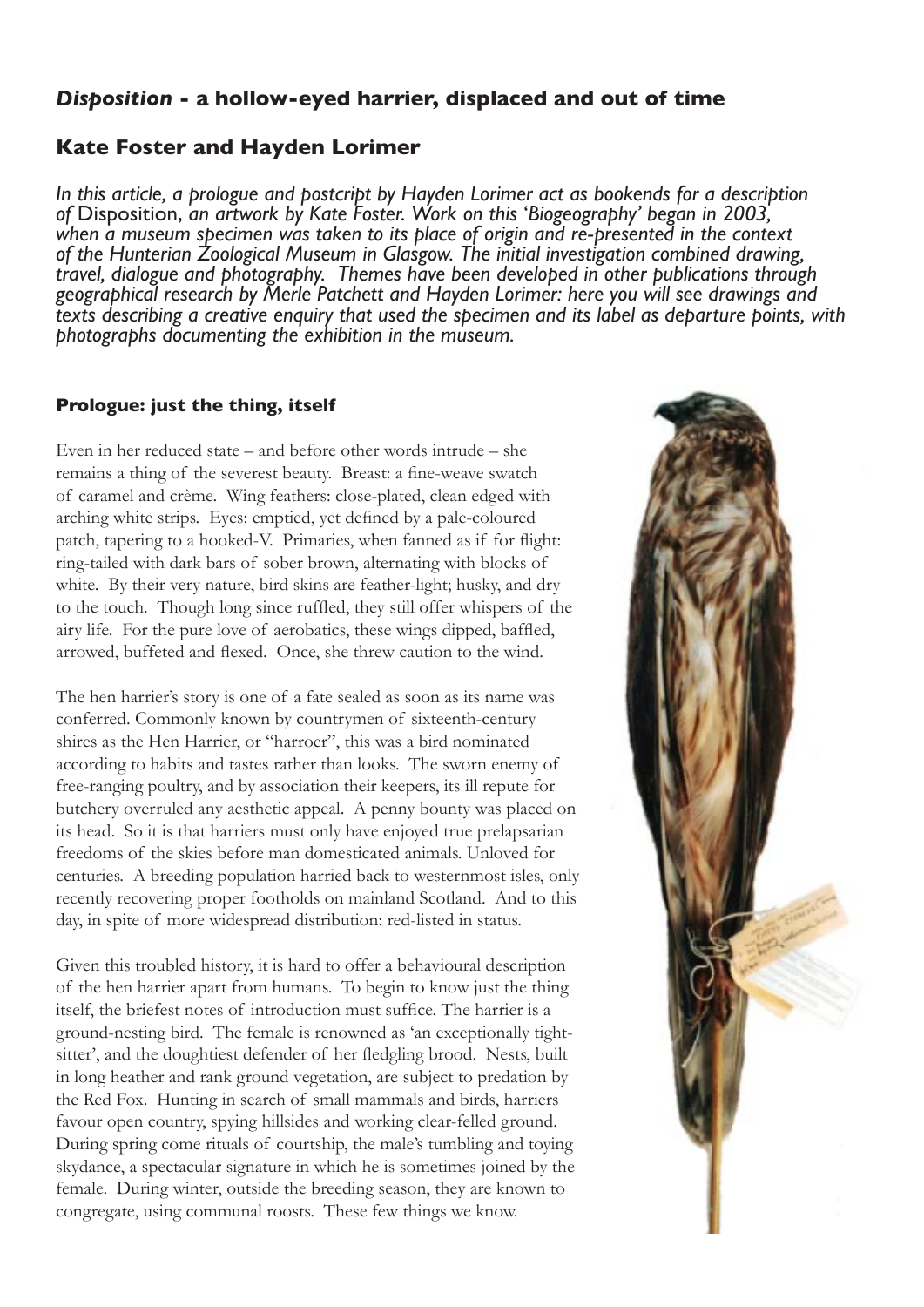A question to myself, what might the specimen have been like in life? See *Harriers of the world, their behaviour and ecology*. In this book - which has plentiful drawings - Eddie Balfour is quoted as he caught '*some of the energy and sheer abandon of the birds*' performances on spring days in Northern Scotland:



*The Hen Harrier exhibits flying powers which combine great vigour with an airmastery of the first order. Generally after a bout of undulating flight he appears to abandon himself in mid-air and hurtles earthwards, seemingly out of control, wings threshing, sometimes spiralling, until he seems destined to crash to the ground. He is, however, in perfect control for when near the ground he sweeps upwards and ascends with vigorous strokes to regain height. When at the top of the ascent he may execute a half-roll, or turn a somersault to fling himself into the next headlong dive (1962).*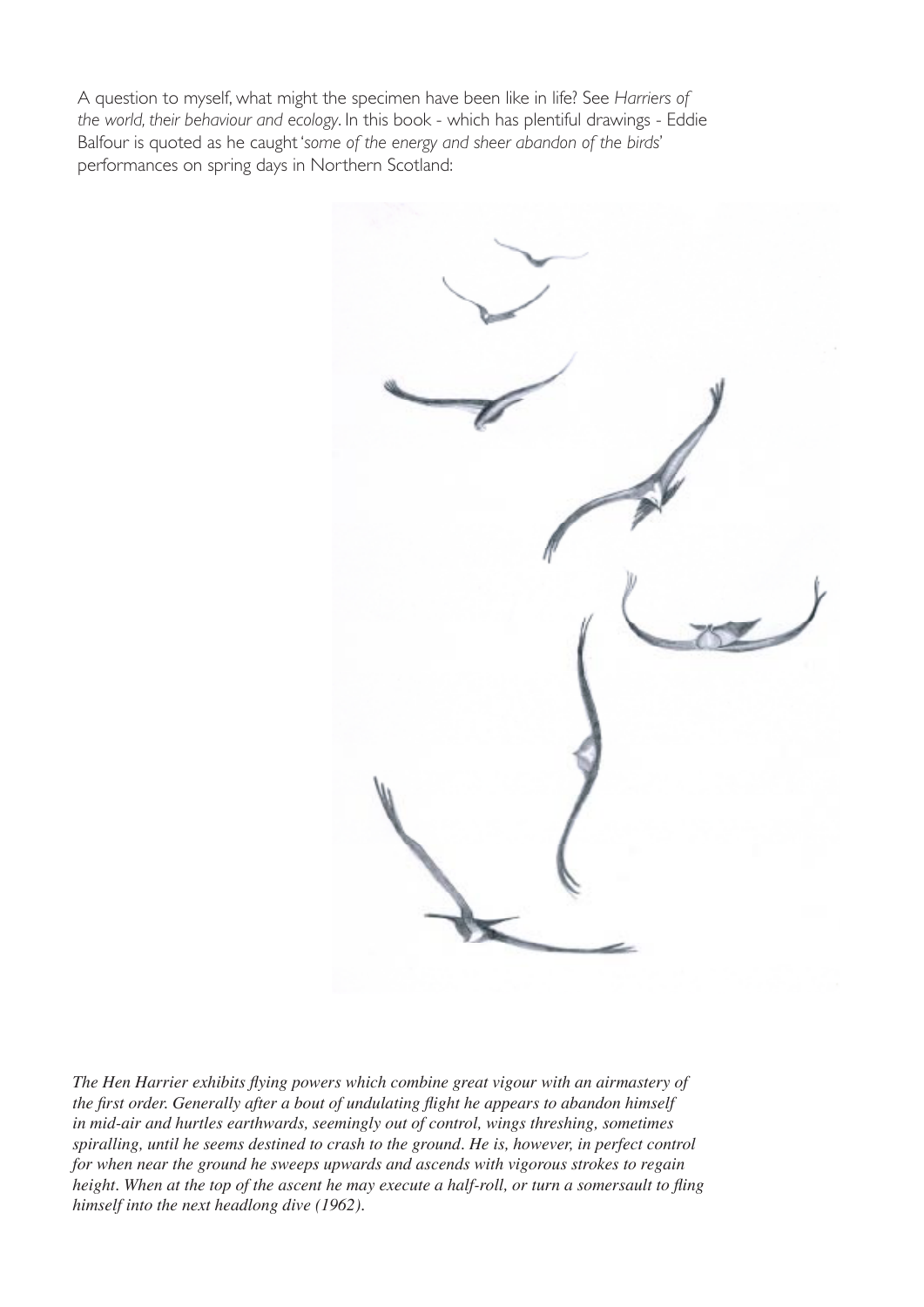

# ZOOL. COLL. UNIV., GLASGOW.

The Hunterian Zoology Museum Collections has systematically stored birds, dedicated to studious scrutiny. As 'cabinet skins' they are tubular - rearrangements of feathers and skin, set on sticks and bagged. Other skins have been 'mounted' into lifelike poses through the skill of taxidermy. Artists also use this zoological archive - my attention was directed to hen harriers, absent birds of moorland, Britian's rarest bird of prey. One particular specimen, a female, has a clutch of labels declaring her provenance. The sparse information on this label gave leads to develop this specimen's afterlife. She was an acquisition from 1926, when Zoological Science in Glasgow was settling into state-of-the-art premises. I looked also at Red Grouse and imagined the transitions from corpse to specimen: strange patterns of who is predator and what is prey, of persecution and resurrection.

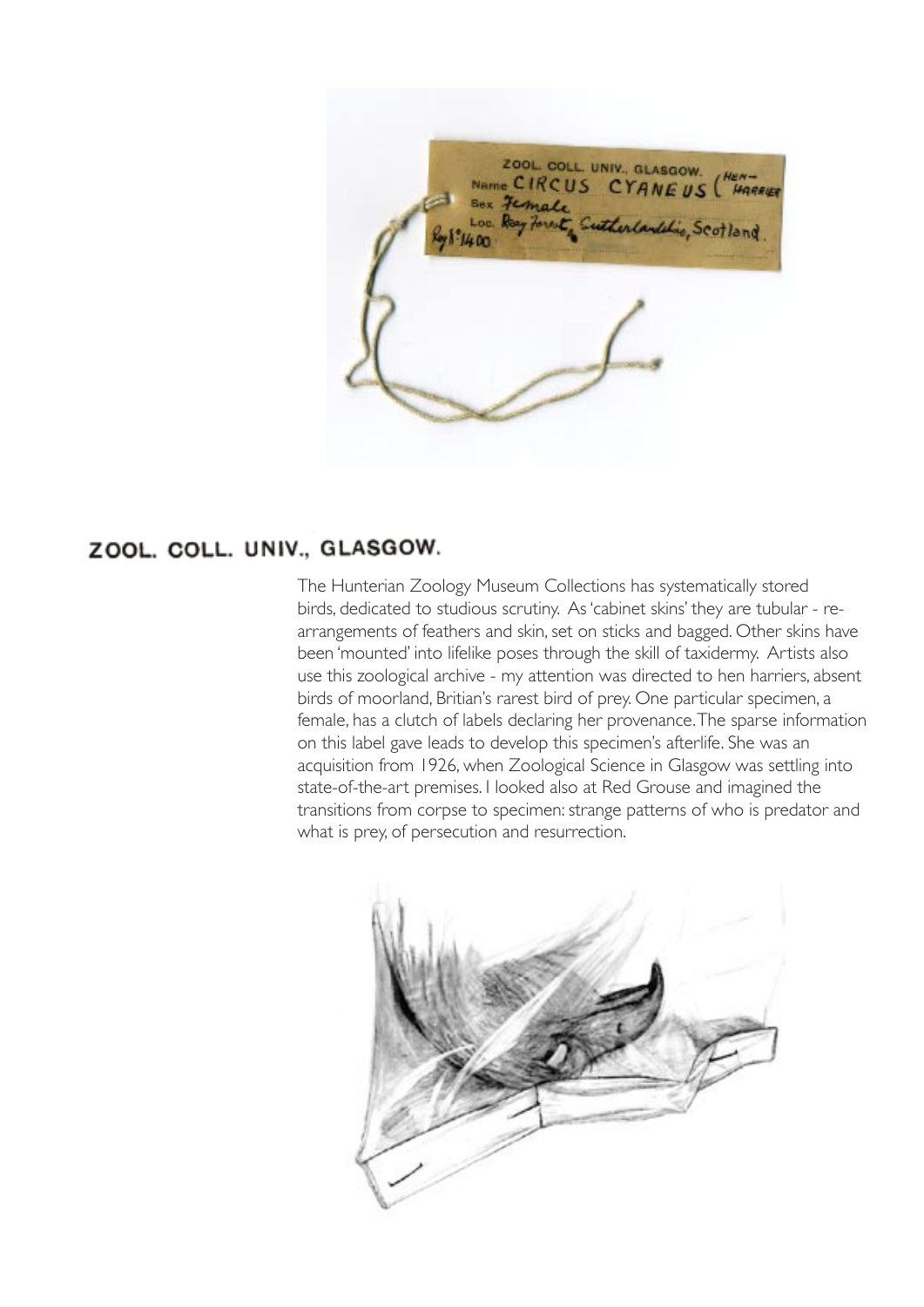Name CIRCUS CYANEUS (HENT

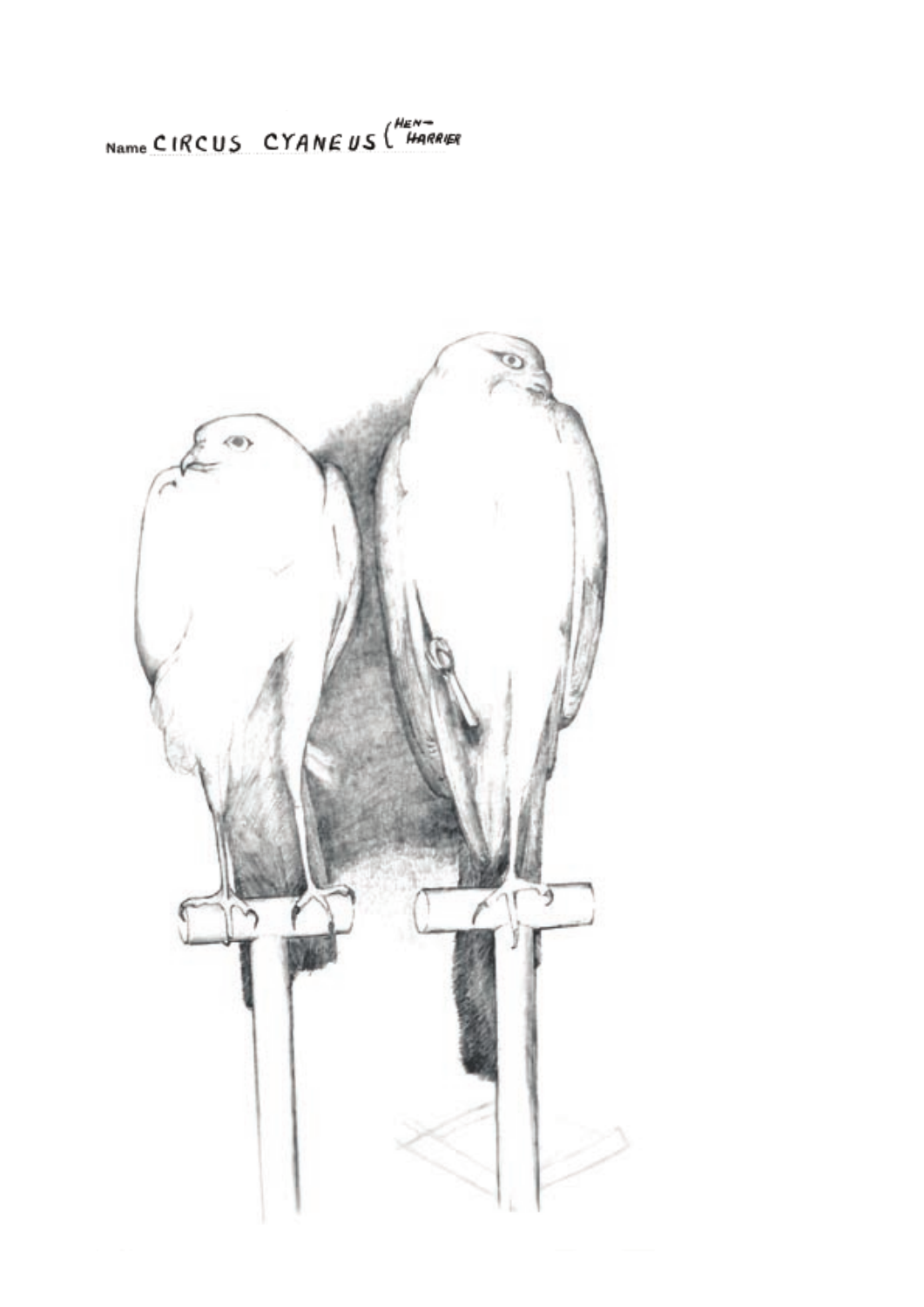*Circus cyaneus,* Harrier of Hens. *Chicken-thief* in Dutch. No longer officially classed as vermin, but still accused of poaching Red Grouse – birds reserved for table and trophy. Described for science by Linnaeus in 1766, now a persecuted species with unnoccupied haunts, habitat but no subject. It is illegal to kill them, but there remain suspicions of blue-blooded collusion with this wildlife crime.

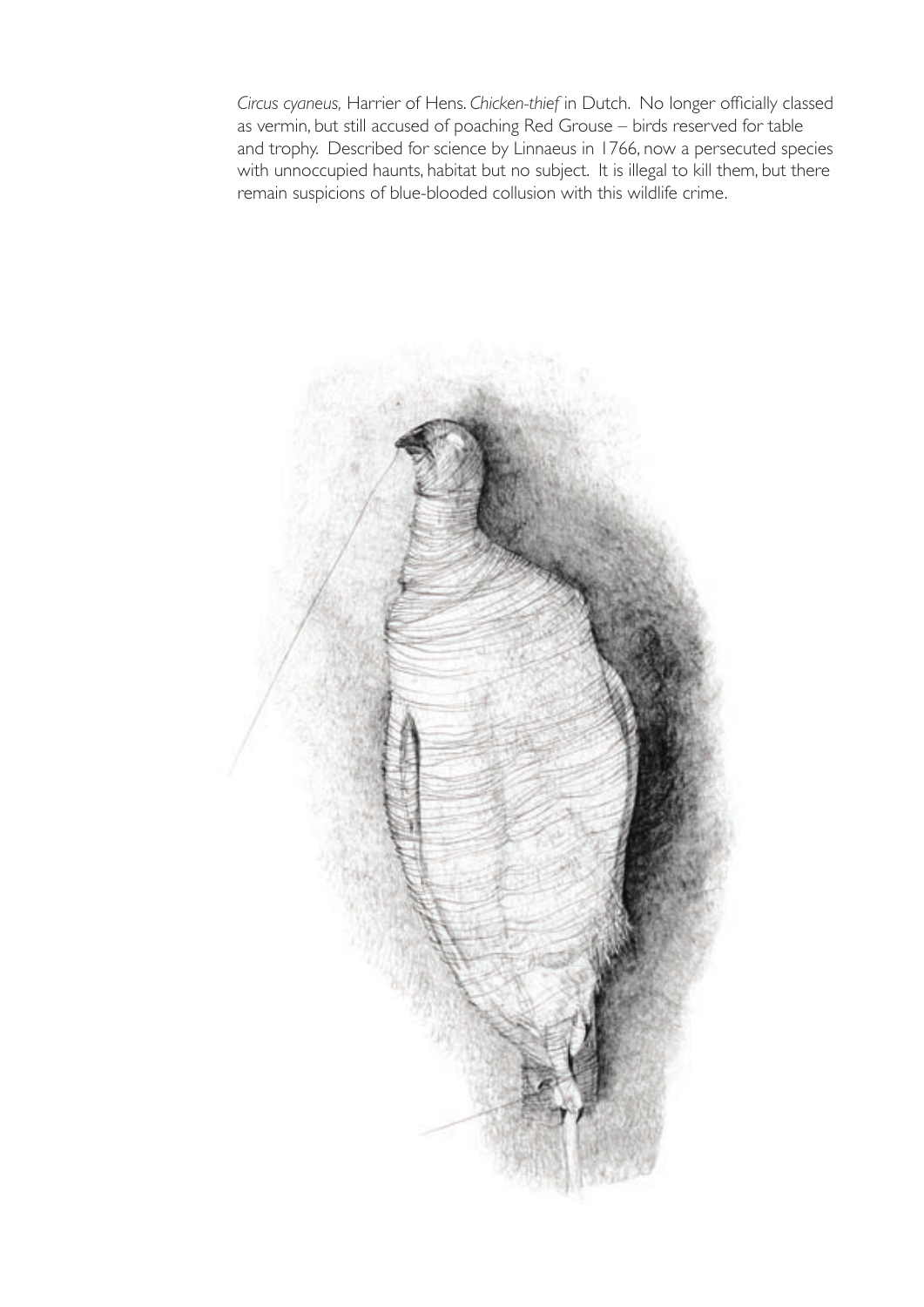Sex Female

An adult female – perhaps once paired, won by its sky-dancing white mate. Her plumage a blend of moorland colours. Reared in a nest of sticks on the ground, the youngsters then need to search for their own territory and food. With these 'ringtails', the female can easily be confused for a young male. Check the streaks on its chest, the pale areas creamier than chestnut. Compare this with Westminster Glencheck.



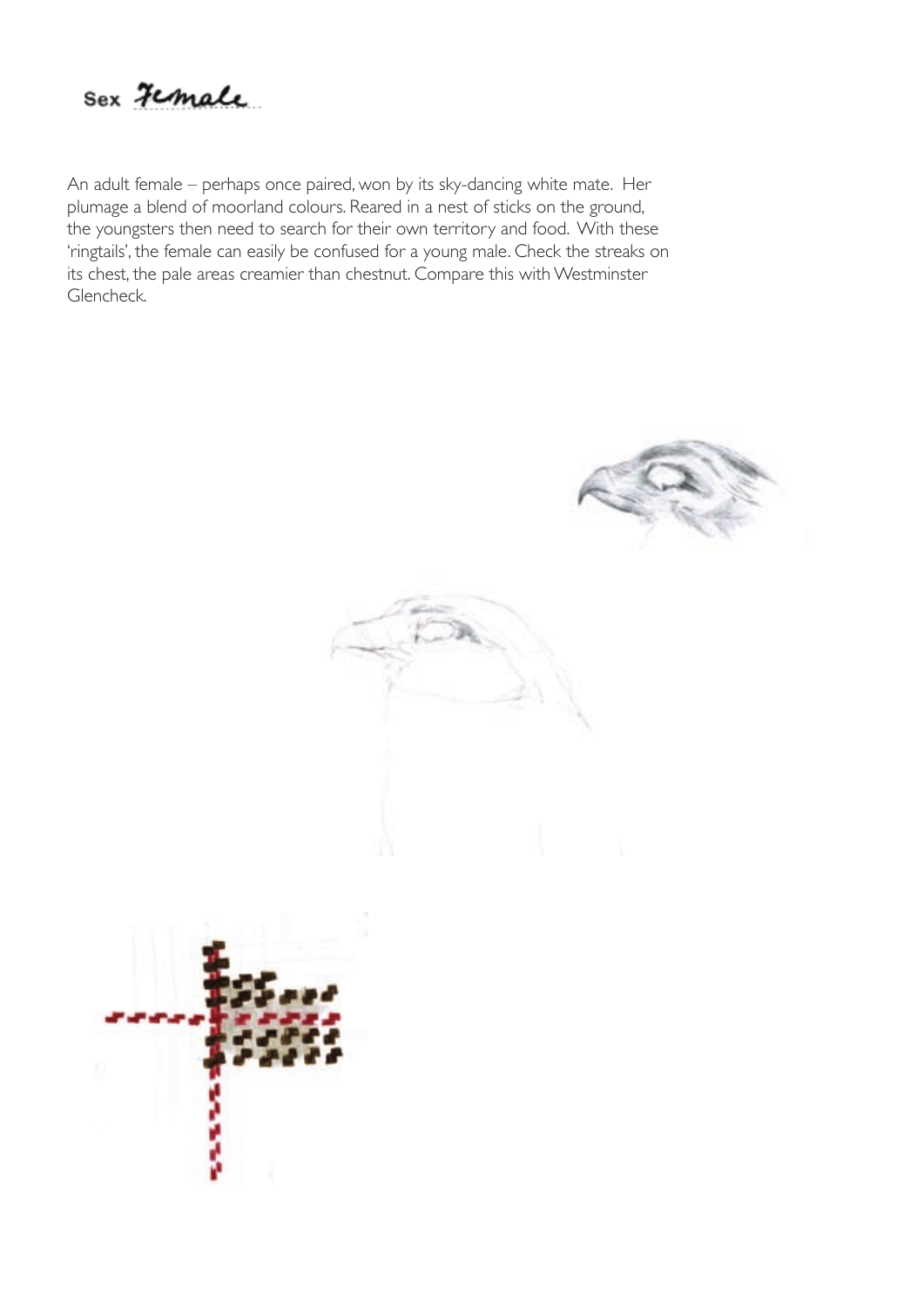



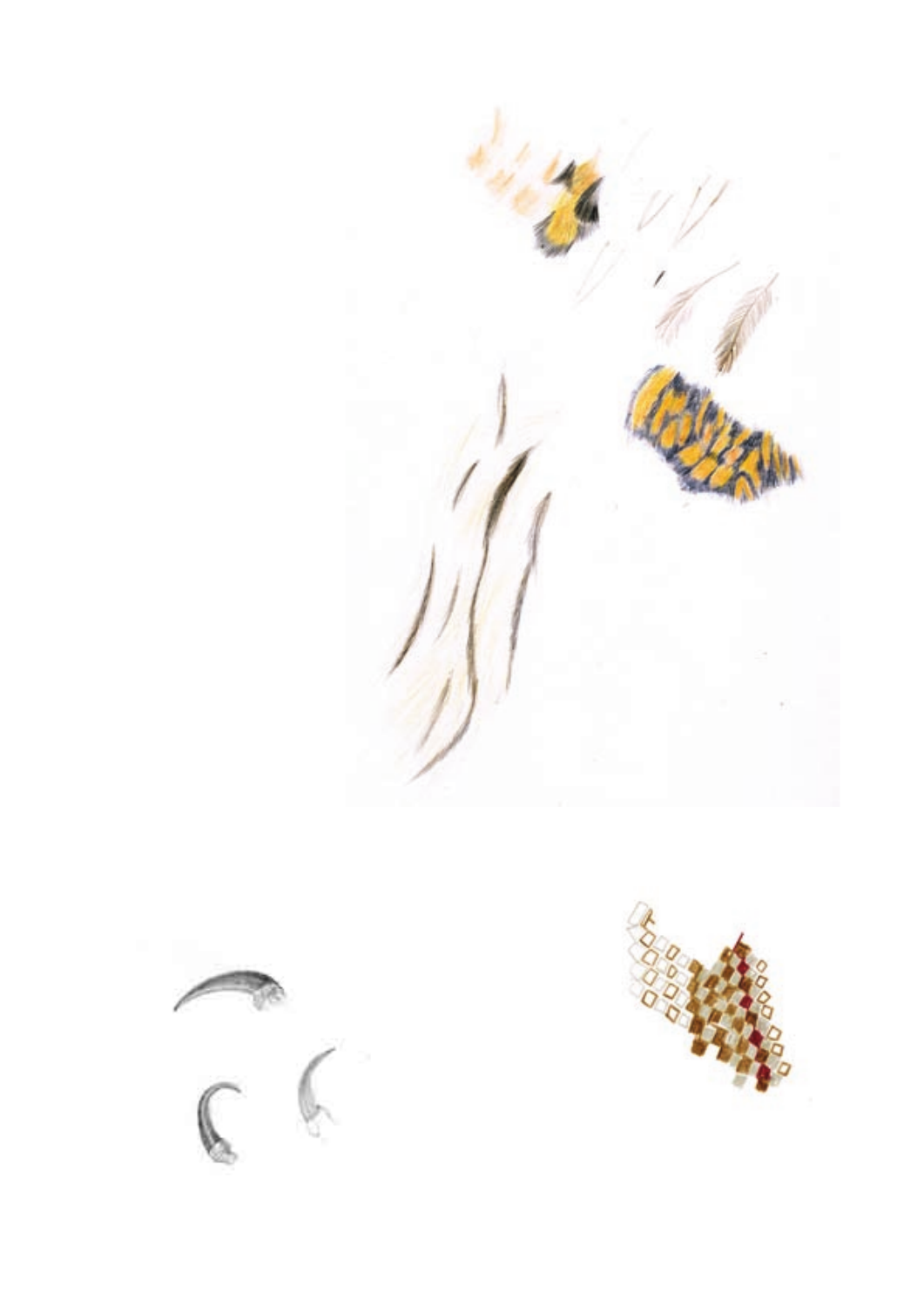Loc. Rear Forest, Sutherlandshie, Scotland.



'Deer forest' – preserves of red deer, treeless vastnesses of mountainous moorland. Reay Forest, in the far north-west of Scotland, bought in 1921 by the Duke of Westminster from the Duke of Sutherland. Westminster Tweed, manufactured by Hunters of Brora, a livery of camouflage for ghillies. Estate tweeds: unique weaves designed to allow the disappearance of hunter into particular ground. Some sections of the stalking grounds were planted in the 1950s, celebrated as bringing economic regeneration and employment. As they grow, these spruce trees become impenetrable to harriers, and also considered unprofitable to humans.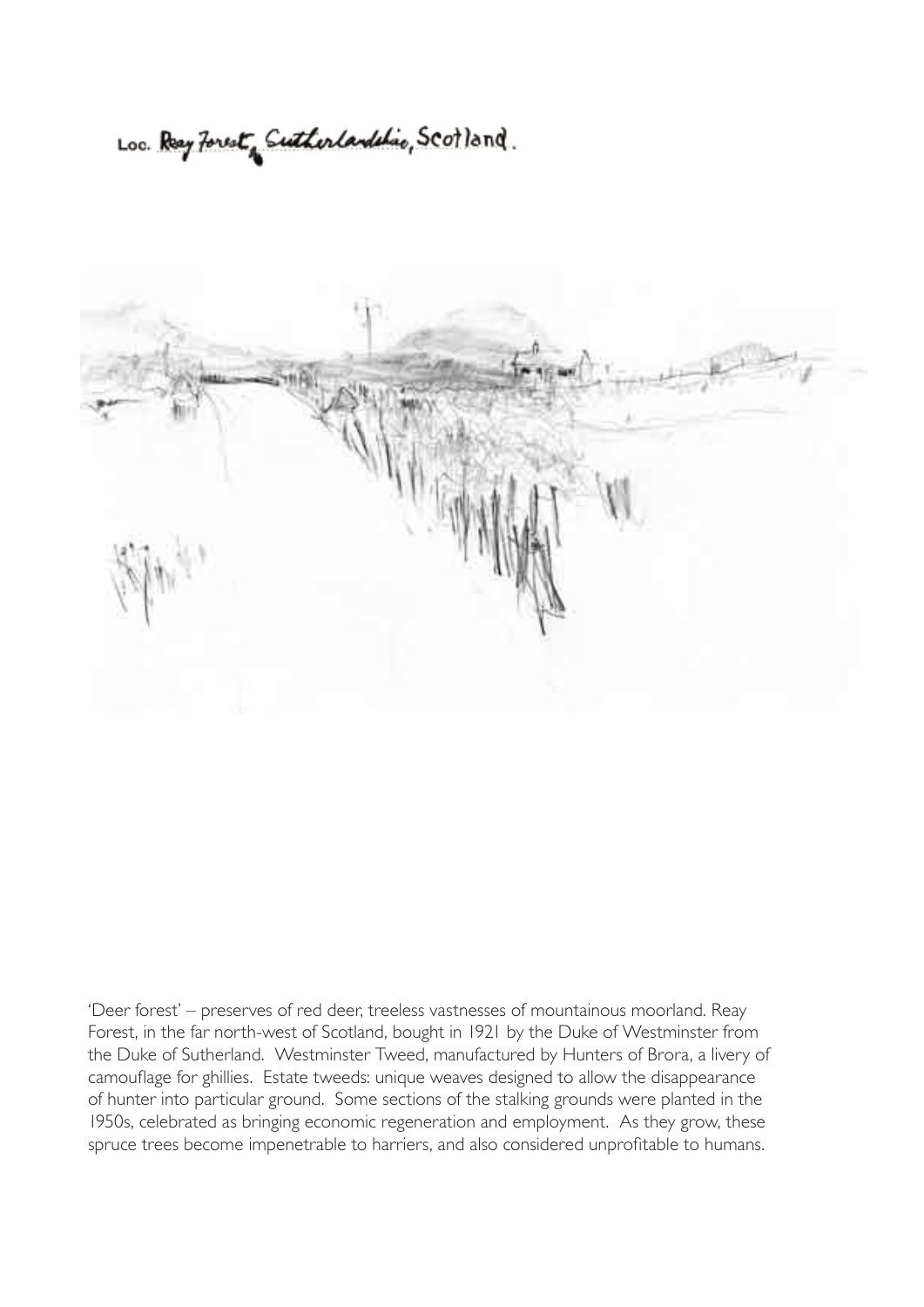Purchased in 1926 from Macphersons, Inverness: Sports Suppliers and Taxidermist of

the Northern Highlands. Falling out of business in the 1970s, Macphersons' workaday material legacy was acquired by Inverness Museum. The workshop contents are no longer on public view but stored: photographs of the chief taxidermist, John MacDonald, in his deerskin apron, alongside the tools of his trade. Craftsman's choice - japanese gut, wire gimp, a handbook of Chemical Magic, "FLIT" flyspray. Tools of the trade, animals passing through turned inside out and back again, bound into shape and groomed - fit for the best collections, the most superior walls. These remnants are now dislodged to the perimeters of interest, with skins strewn empire-wide. Stuffing Books offering a complete record.





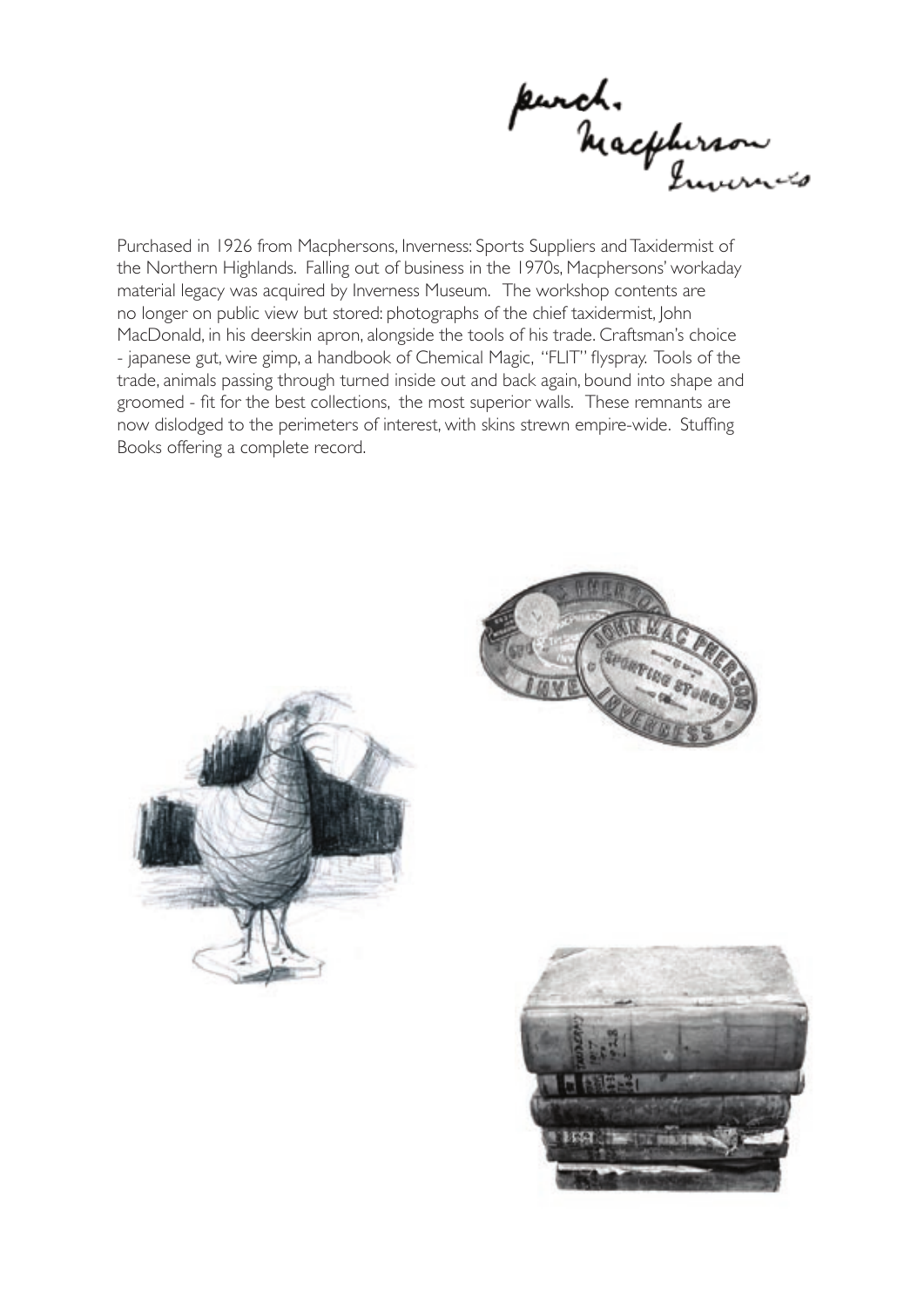





#### **EAST SIDE**

**EAST SIDE**<br>
2,  $\pm$ , 6, 8 Squair, Middleton and Co., solicitors<br>
3 John Macpherson and Sons, sports emporium<br>
10 George Morrison, baker and confectioner<br>
12 Singer Sewing Machine Co. Ltd.<br>
14 Carticon restaurant<br>
18 Birr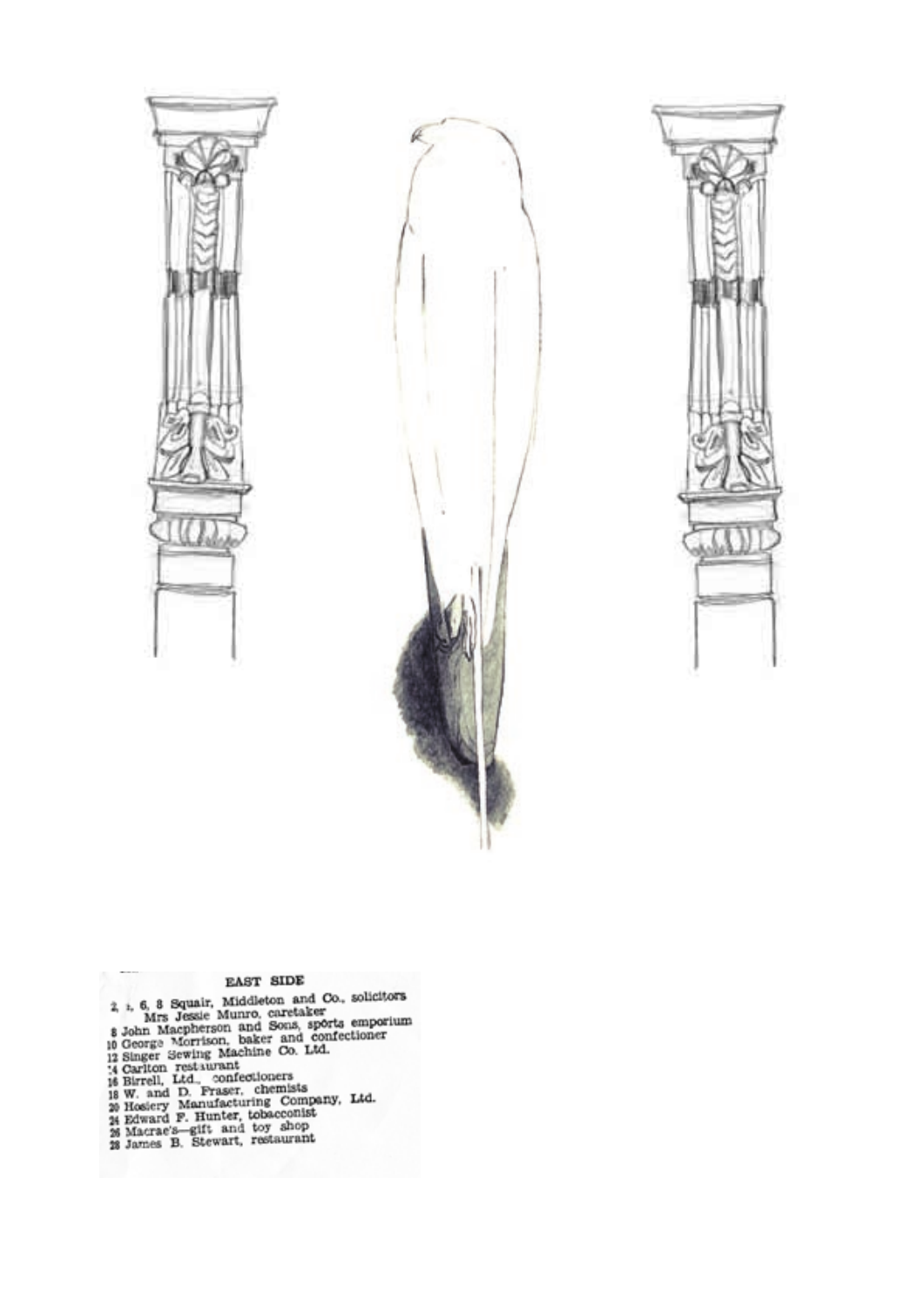Below: detail of *Disposition 1* © Kate Foster / Hunterian Museums and Art Gallery (2003). The first part of a public artwork, displayed as a photograph in the University of Glasgow Biology Department's research boards.



I returned with the specimen to Reay Forest - part of the Duke of Westminster's Scottish Estate. I met people living in the estate village, and learned about how the land has been shaped for hunting - no wilderness this. The story emerged that after it had been killed in the far north-west of Scotland in the 1920s, the hen harrier would have travelled somehow to Glasgow via the taxidermist in Inverness. Who would have shot it? Well, a 'Gun' most likely, otherwise the incident would persist in living memory. And what would this gentleman, the Gun, have done with it? Ah, taken it to Macphersons on his way south, but abandoned it as a trophy on learning the cost. So, it would have been entered into Macphersons annual sale, and been acquired by the Museum. We also talked about how there is ongoing persecution of hen harriers in some places, though other landowners allow space for birds of prey. While they wished to see hen harriers, the estate staff said there were still no live birds in Reay Forest. Returning to the museum, I redisplayed the hen harrier in combination with elements from Reay Forest, as *Disposition 1* (above) and *Disposition 2* (below).



Above: detail of *Disposition 2* © Kate Foster / Hunterian Museums & Art Gallery, Glasgow (2003). Acknowledgements to Westminster Estates for use of Westminster Tweed.